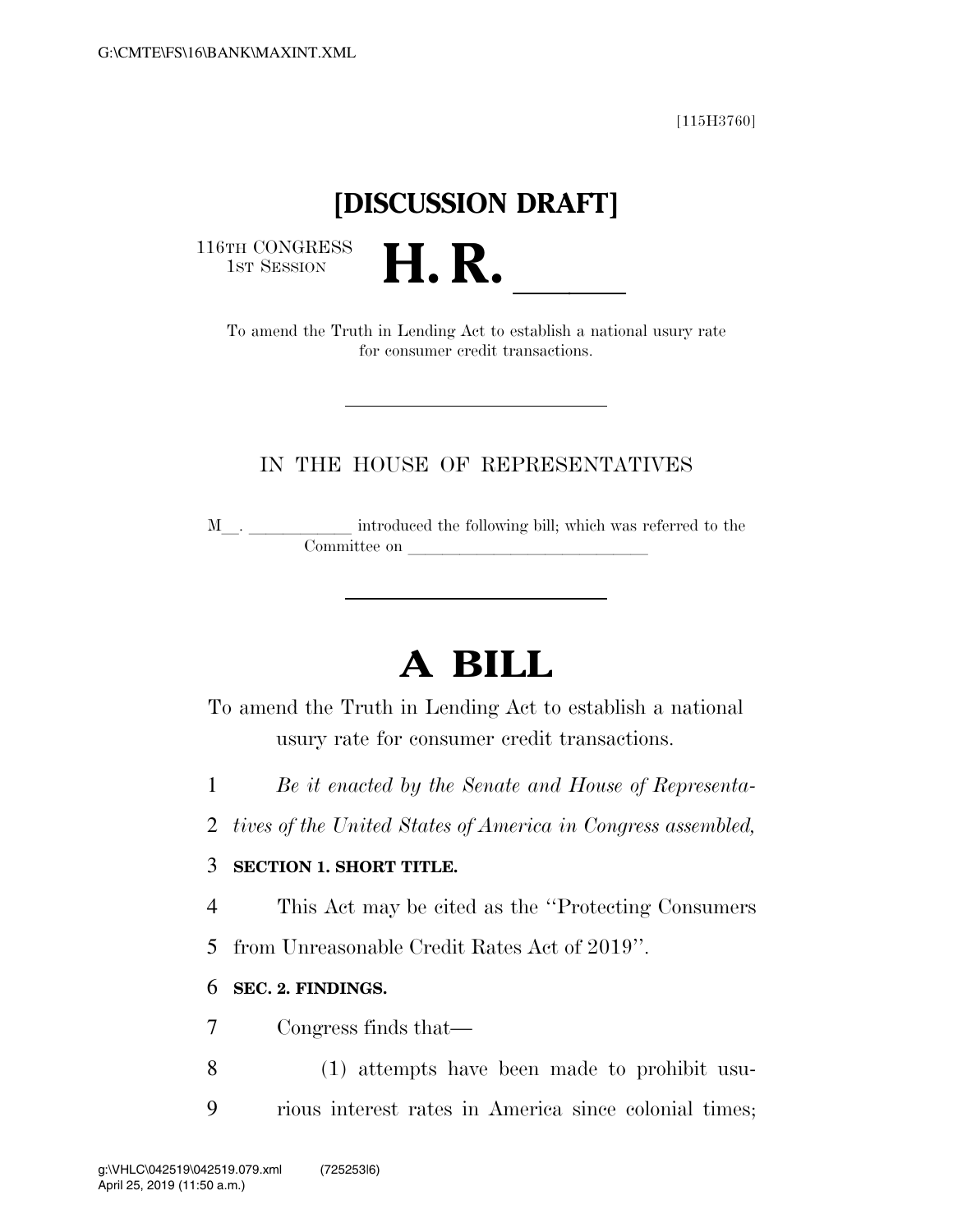(2) at the Federal level, in 2006, Congress en- acted a Federal 36-percent annualized usury cap for servicemembers and their families for covered credit products, as defined by the Department of Defense, which curbed payday, car title, and tax refund lend-ing around military bases;

 (3) notwithstanding such attempts to curb predatory lending, high-cost lending persists in all 50 States due to loopholes in State laws, safe harbor laws for specific forms of credit, and the exportation of unregulated interest rates permitted by preemp-tion;

 (4) due to the lack of a comprehensive Federal usury cap, consumers annually pay approximately \$14,000,000,000 on high-cost overdraft loans, as much as approximately \$7,000,000,000 on store- front and online payday loans, \$3,800,000,000 on car title loans, and additional amounts in unreported revenues on high-cost online installment loans;

 (5) cash-strapped consumers pay on average approximately 400 percent annual interest for pay- day loans, 300 percent annual interest for car title loans, up to 17,000 percent or higher for bank over- draft loans, and triple-digit rates for online install-ment loans;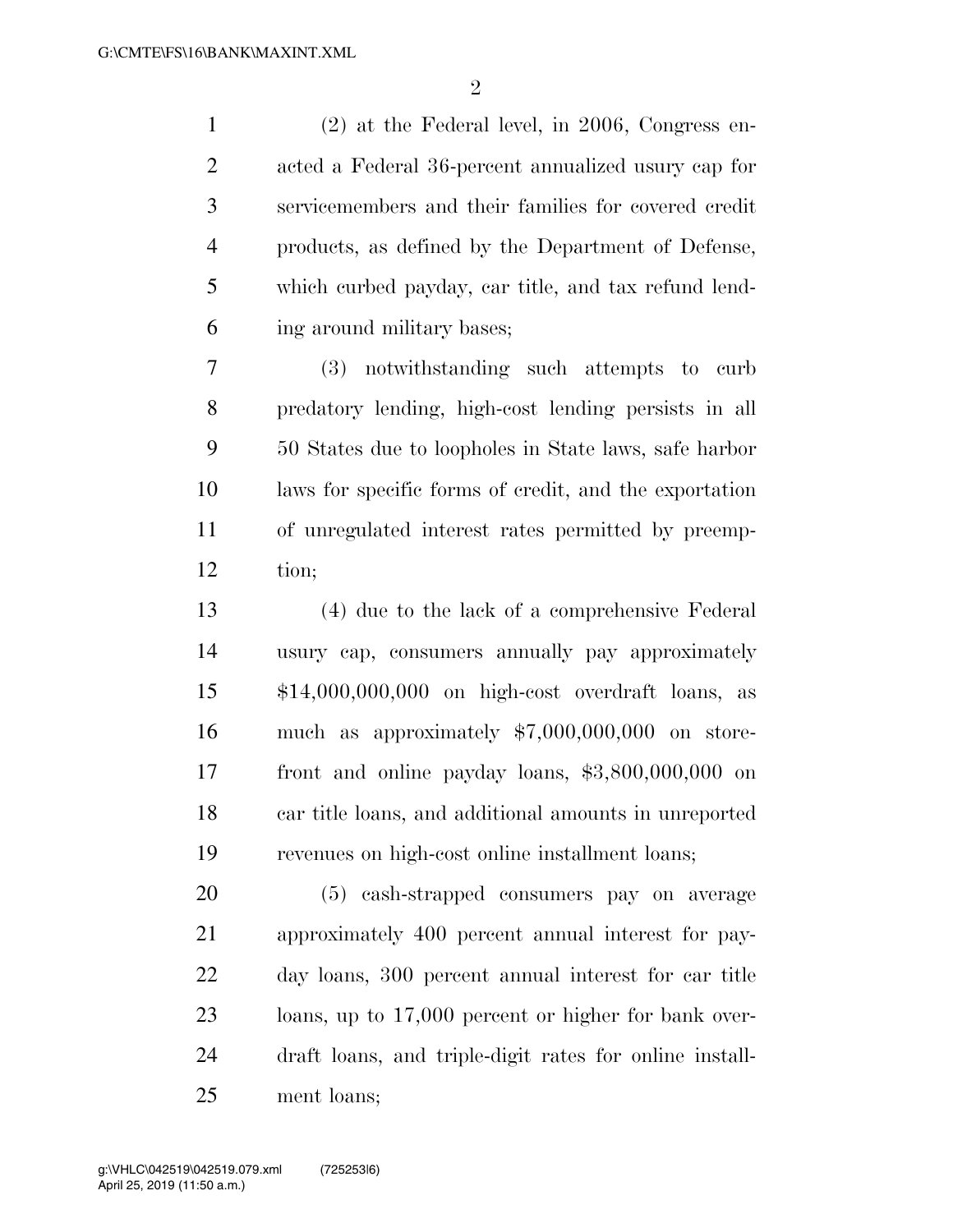(6) a national maximum interest rate that in- cludes all forms of fees and closes all loopholes is necessary to eliminate such predatory lending; and

 (7) alternatives to predatory lending that en- courage small dollar loans with minimal or no fees, installment payment schedules, and affordable re-payment periods should be encouraged.

#### **SEC. 3. NATIONAL MAXIMUM INTEREST RATE.**

 (a) IN GENERAL.—Chapter 2 of the Truth in Lend- ing Act (15 U.S.C. 1631 et seq.) is amended by adding at the end the following:

#### **''SEC. 140B. MAXIMUM RATES OF INTEREST.**

 ''(a) IN GENERAL.—Notwithstanding any other pro- vision of law, a creditor may not make an extension of credit to a consumer with respect to which the fee and interest rate, as defined in subsection (b), exceeds 36 per-cent.

18 "(b) FEE AND INTEREST RATE DEFINED.—

 $\frac{1}{2}$  (1) In GENERAL.—For purposes of this sec- tion, the term 'fee and interest rate' includes all charges payable (directly or indirectly) that are inci- dent to, ancillary to, or as a condition of an exten-sion of credit, including—

24 ''(A) any payment compensating a creditor or prospective creditor for—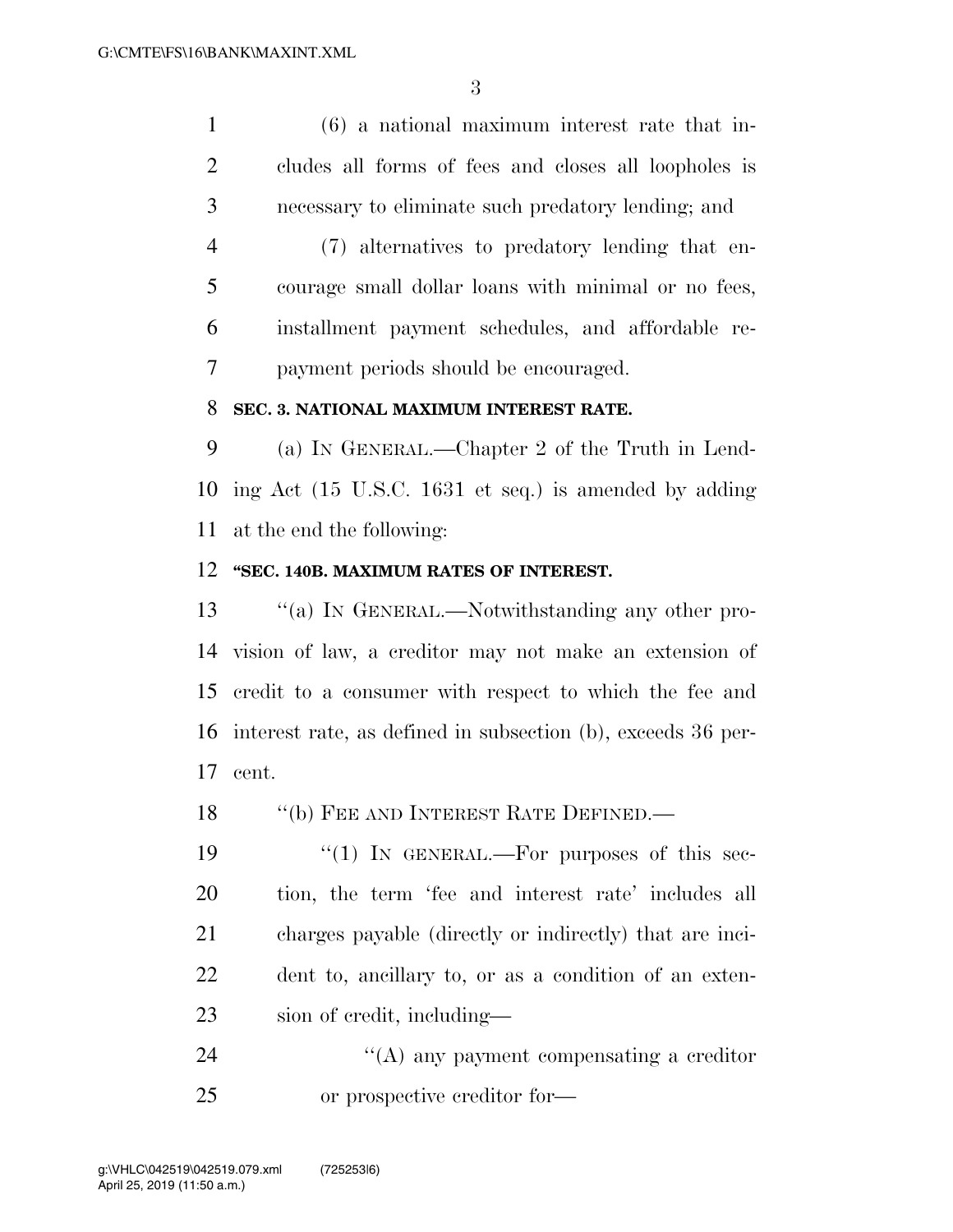| $\mathbf{1}$   | "(i) an extension of credit or making             |
|----------------|---------------------------------------------------|
| $\overline{2}$ | available a line of credit, such as fees con-     |
| 3              | nected with credit extension or availability      |
| $\overline{4}$ | (including numerical periodic rates, annual       |
| 5              | fees, cash advance fees, and membership           |
| 6              | $fees)$ ; or                                      |
| $\overline{7}$ | "(ii) any fees for default or breach by           |
| 8              | a borrower of a condition upon which cred-        |
| 9              | it was extended, such as late fees, creditor-     |
| 10             | imposed fees charged when a borrower              |
| 11             | tenders payment on a debt with a check            |
| 12             | drawn on insufficient funds, overdraft fees,      |
| 13             | and over limit fees;                              |
| 14             | $\lq\lq$ (B) all fees which constitute a finance  |
| 15             | charge, as defined by rules of the Bureau in ac-  |
| 16             | cordance with this title;                         |
| 17             | $\lq\lq$ credit insurance premiums, whether       |
| 18             | optional or required; and                         |
| 19             | "(D) all charges and costs for ancillary          |
| 20             | products sold in connection with or incidental to |
| 21             | the credit transaction.                           |
| 22             | $"(2)$ TOLERANCES.—                               |
| 23             | "(A) IN GENERAL.—With respect to a                |
| 24             | credit obligation that is payable in at least 3   |
| 25             | fully amortizing installments over a period of    |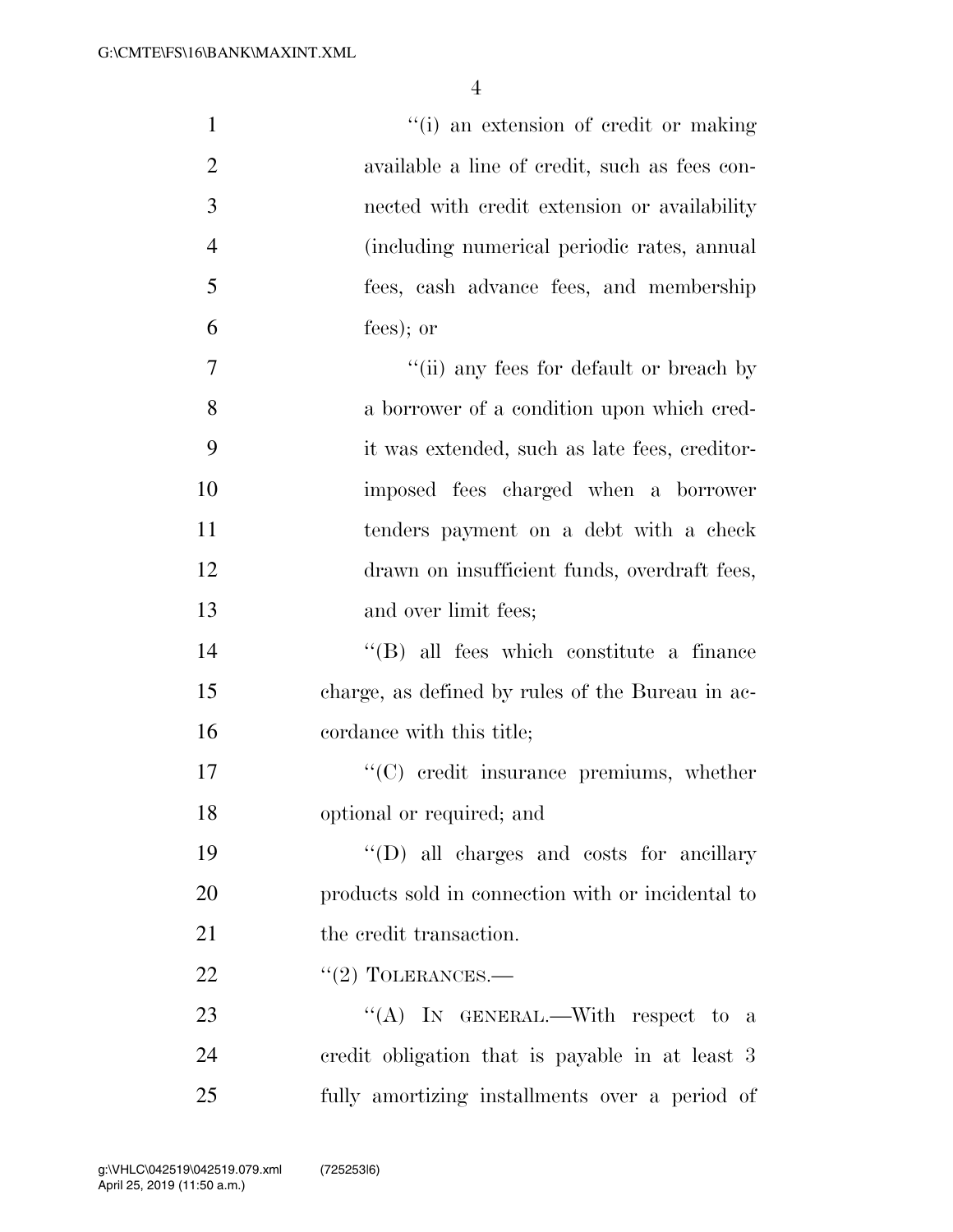| $\mathbf{1}$   | 90 days or more, the term 'fee and interest       |
|----------------|---------------------------------------------------|
| $\overline{2}$ | rate' does not include—                           |
| 3              | "(i) an application or participation fee          |
| $\overline{4}$ | that in total do not exceed the greater of        |
| 5              | $$30$ or, if there is a limit to the credit line, |
| 6              | 5 percent of the credit limit, up to $$120$ ,     |
| $\overline{7}$ | $if$ —                                            |
| 8              | such fees are excludable<br>``(I)                 |
| 9              | from the finance charge determined                |
| 10             | under section 106;                                |
| 11             | "(II) such fees cover all credit                  |
| 12             | extended or renewed by the creditor to            |
| 13             | the borrower for 12 months; and                   |
| 14             | "(III) the minimum amount of                      |
| 15             | eredit extended or available on a cred-           |
| 16             | it line is equal to \$300 or more;                |
| 17             | "(ii) a late fee that does not exceed ei-         |
| 18             | ther $$20$ per late payment or $$20$ per          |
| 19             | month, charged as authorized by State law         |
| 20             | or by an agreement between the creditor           |
| 21             | and the borrower; or                              |
| 22             | "(iii) a creditor-imposed fee that does           |
| 23             | not exceed \$15, charged when a borrower          |
| 24             | tenders payment on a debt with a check            |
| 25             | drawn on insufficient funds.                      |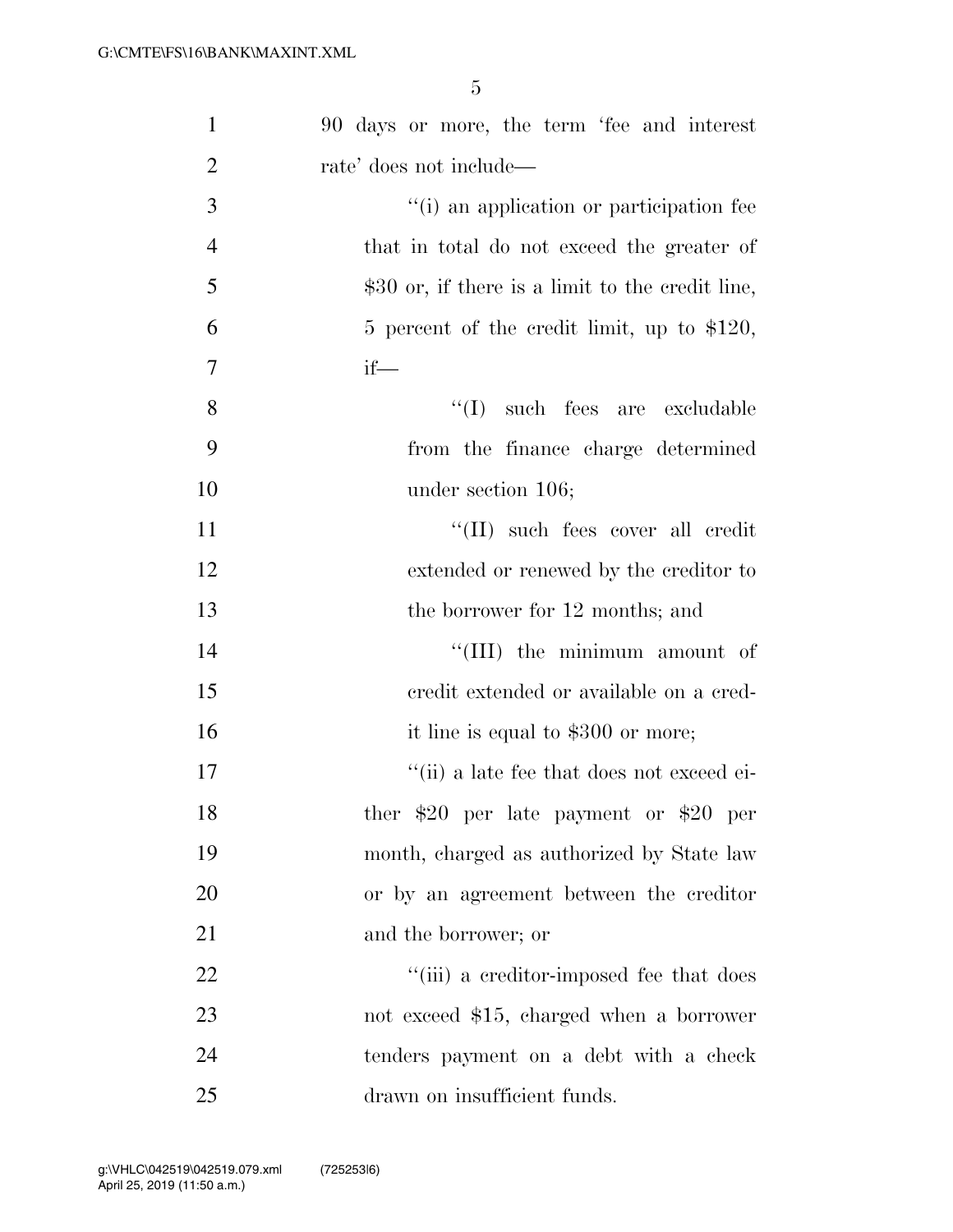| $\mathbf{1}$   | "(B) ADJUSTMENTS FOR INFLATION.-                  |
|----------------|---------------------------------------------------|
| $\overline{2}$ | The Bureau may adjust the amounts of the tol-     |
| 3              | erances established under this paragraph for in-  |
| $\overline{4}$ | flation over time, consistent with the primary    |
| 5              | goals of protecting consumers and preventing      |
| 6              | circumvention of the 36-percent fee and interest  |
| 7              | rate limitation established under subsection (a). |
| 8              | "(e) CALCULATIONS.—                               |
| 9              | "(1) OPEN END CREDIT PLANS.—For an open           |
| 10             | end credit plan—                                  |
| 11             | $\lq\lq$ the fee and interest rate shall be cal-  |
| 12             | culated each month, based upon the sum of all     |
| 13             | fees, charges, and payments described in sub-     |
| 14             | section (b) charged by the creditor during the    |
| 15             | preceding 1-year period, divided by the average   |
| 16             | daily balance; and                                |
| 17             | $\lq\lq (B)$ if the credit account has been open  |
| 18             | less than 1 year, the fee and interest rate shall |
| 19             | be calculated based upon the total of all fees,   |
| 20             | charges, and payments described in subsection     |
| 21             | $(b)(1)$ charged by the creditor since the plan   |
| 22             | was opened, divided by the average daily bal-     |
| 23             | ance, and multiplied by the quotient of 12 di-    |
| 24             | vided by the number of full months that the       |
| 25             | credit plan has been in existence.                |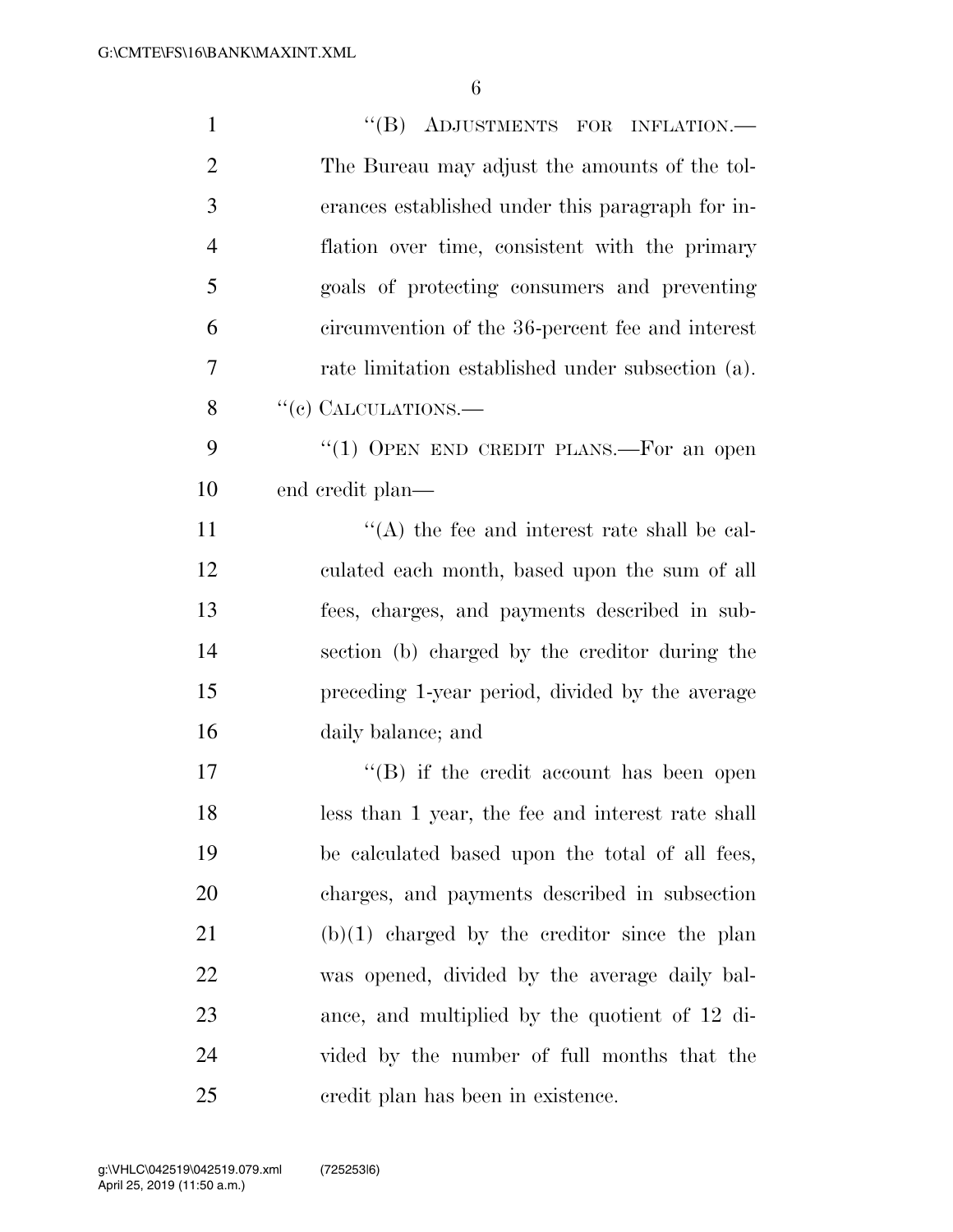1 "(2) OTHER CREDIT PLANS.—For purposes of this section, in calculating the fee and interest rate, the Bureau shall require the method of calculation of annual percentage rate specified in section  $5 \t 107(a)(1)$ , except that the amount referred to in 6 that section  $107(a)(1)$  as the 'finance charge' shall include all fees, charges, and payments described in 8 subsection  $(b)(1)$  of this section.

9 "(3) ADJUSTMENTS AUTHORIZED. The Bu- reau may make adjustments to the calculations in paragraphs (1) and (2), if the primary goal of such adjustment is to protect consumers and to prevent circumvention of the 36-percent fee and interest rate limitation established under subsection (a).

 ''(d) DEFINITION OF CREDITOR.—As used in this section, the term 'creditor' has the same meaning as in section 702(e) of the Equal Credit Opportunity Act (15 U.S.C. 1691a(e)).

 ''(e) NO EXEMPTIONS PERMITTED.—The exemption authority of the Bureau under section 105 shall not apply to this section or to the disclosure requirements under sec-tion 127(b)(6).

23 "If DISCLOSURE OF FEE AND INTEREST RATE FOR CREDIT OTHER THAN OPEN END CREDIT PLANS.—In addition to the disclosure requirements under section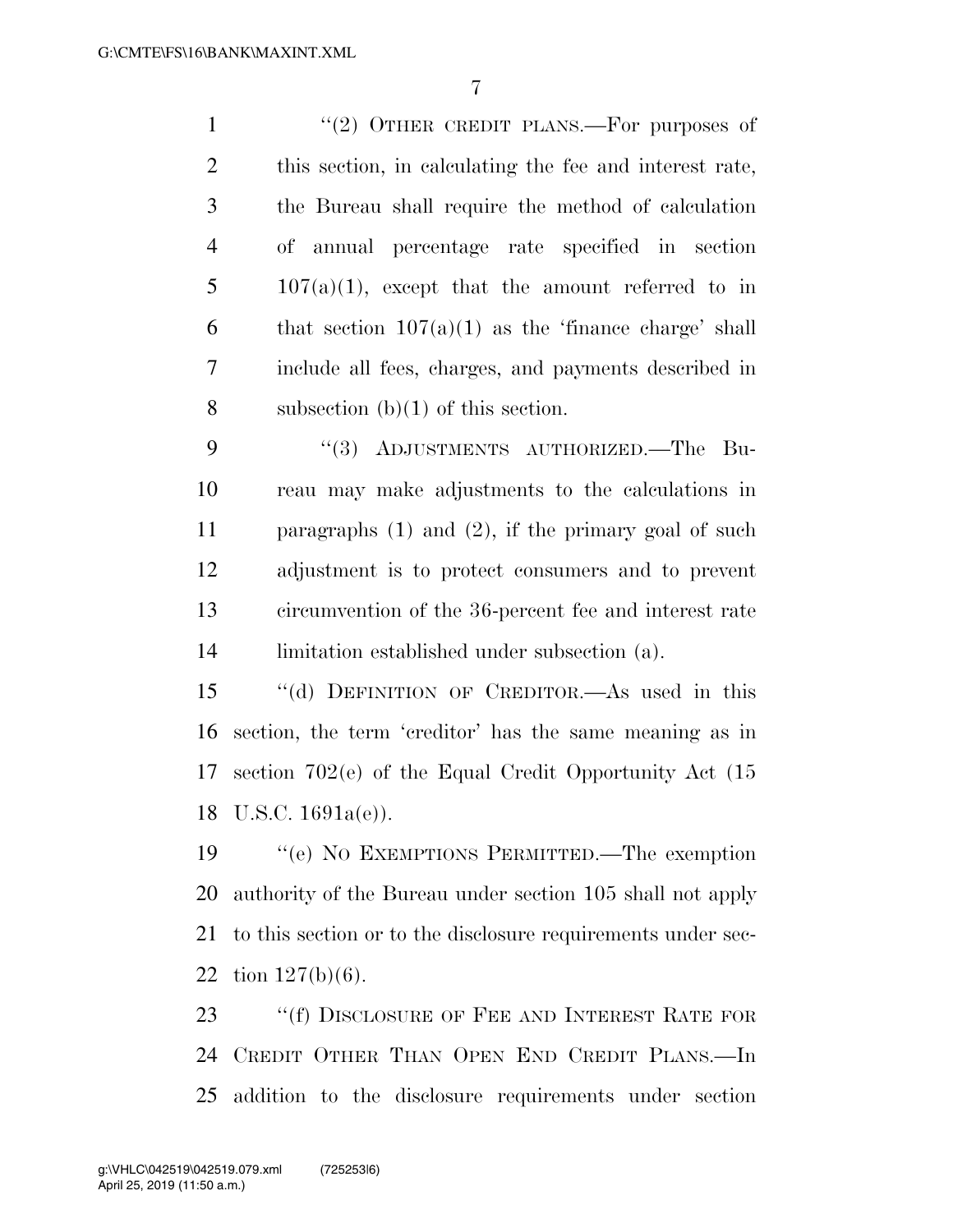127(b)(6), the Bureau may prescribe regulations requiring disclosure of the fee and interest rate established under this section.

 ''(g) RELATION TO STATE LAW.—Nothing in this section may be construed to preempt any provision of State law that provides greater protection to consumers than is provided in this section.

8 "(h) CIVIL LIABILITY AND ENFORCEMENT.—In addi- tion to remedies available to the consumer under section 130(a), any payment compensating a creditor or prospec- tive creditor, to the extent that such payment is a trans- action made in violation of this section, shall be null and void, and not enforceable by any party in any court or alternative dispute resolution forum, and the creditor or any subsequent holder of the obligation shall promptly re- turn to the consumer any principal, interest, charges, and fees, and any security interest associated with such trans- action. Notwithstanding any statute of limitations or repose, a violation of this section may be raised as a mat- ter of defense by recoupment or setoff to an action to col- lect such debt or repossess related security at any time.  $\frac{1}{2}$  ''(i) VIOLATIONS.—Any person that violates this sec- tion, or seeks to enforce an agreement made in violation of this section, shall be subject to, for each such violation,